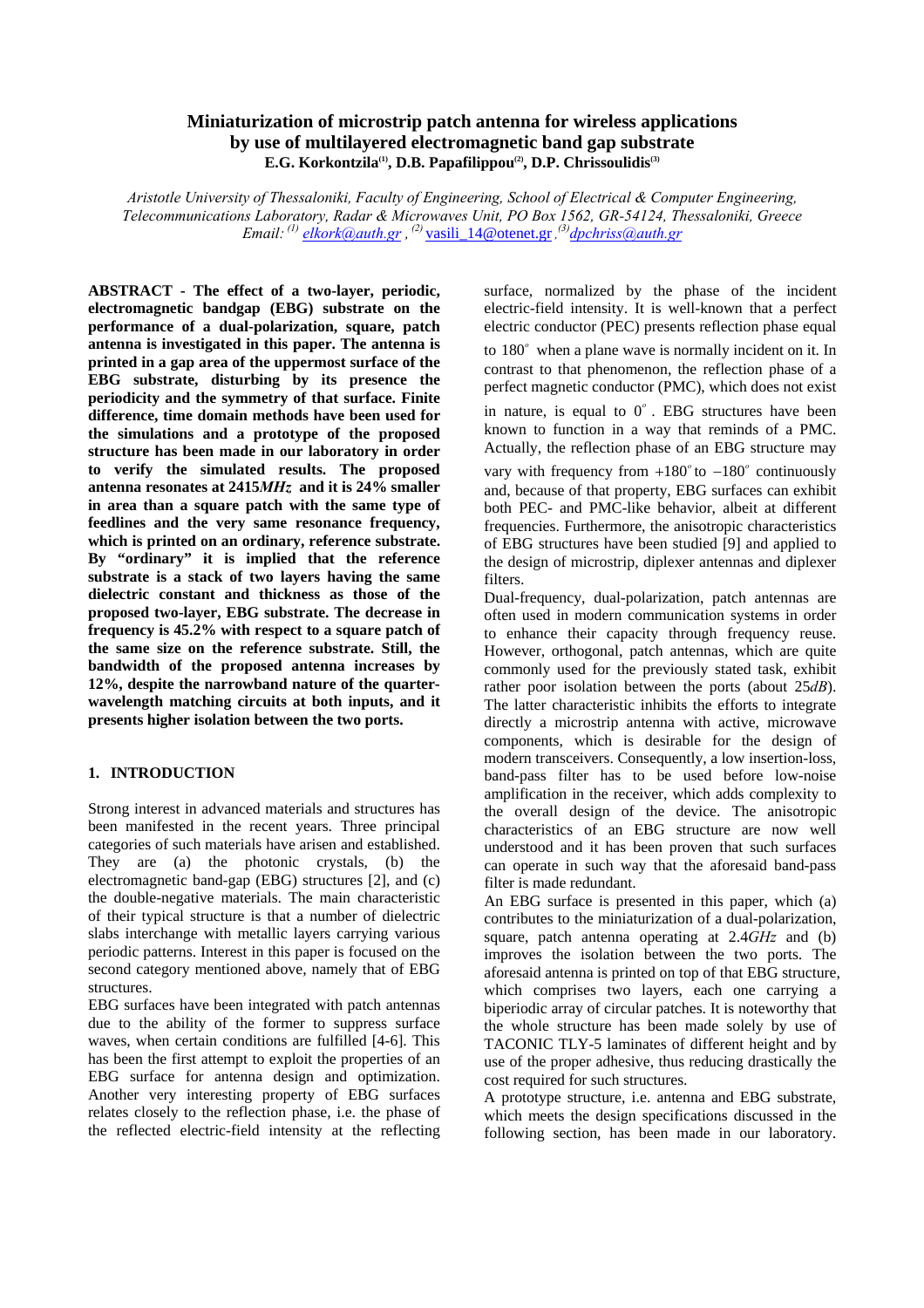Measured results have been compared with simulated results, thus providing safe ground for the proposed design methodology.

#### **2. ANTENNA DESIGN AND CALCULATIONS**

The initial design of the EBG substrate is shown in Fig. 1; it consists of two layers and the antenna is printed on the upper surface of the top layer (Fig. 1a). The bottom layer carries a biperiodic array of circular patches (Fig. 1b), which are all grounded by use of vias. The spacing between adjacent patches is  $\delta$  and the radius of each patch is  $r_{\rho}$ ; hence, the period of the aforesaid array is  $r_p + d$  in both dimensions. Each via extends from the center of a metal circle to the underlying continuous ground plane. This design has emerged by execution of many simulations. The values of the parameters involved in this, initial, design have been determined by use of an iterative, optimization procedure and they are shown in Table 2.1. The top layer was printed on onesided, TACONIC, TLY-5A laminate with height 31*mil* and (relative) dielectric constant  $\varepsilon$ <sub>r</sub> = 2.17. The bottom layer was printed on two-sided, TACONIC, TLY-5 laminate with height 62*mil* and (relative) dielectric constant  $\varepsilon_r = 2.21$ .

| ມ        |            | 24        |        |
|----------|------------|-----------|--------|
| 3900 mil | $1200$ mil | $256$ mil | 24 mil |

## *Table 2.1: The values for the various parameters appearing in Fig. 1*

The design presented above has been associated with reduction by about 9% of the resonating frequency of the square, patch antenna; this figure has been calculated by reference to a square, patch antenna, printed on an ordinary substrate and resonating at the same frequency. By "ordinary" it is meant that the substrate of the reference antenna is a stack of two layers of the same dielectric constant and thickness as those of the two-layer, EBG substrate. The aforesaid result has been considered as very poor and it could not justify in any way the increased complexity of the EBG substrate. Still, the isolation between the two ports of the antenna, because of the EBG substrate, has increased to approximately 40*dB* and this has been, at the time, some encouragement to proceed with modifications of the initial design.



*Figure 1: Initial design of top (a) and bottom (b) layers of EBG structure; the antenna is at the center of the top layer.* 

The first modification has been made by the addition of patches, identical to those of the bottom layer, to the upper surface of the top layer, around the antenna. Attention has been paid to the distance of those passive, radiating elements from the antenna, so as to inhibit significant coupling between the antenna and the patches nearest to it. A sensitivity analysis has shown that 140*mil* is the minimum distance which can be considered safe for that purpose. The patches of the top layer were identical to those of the bottom layer and they have been printed exactly above the latter. Four patches from the middle of the uppermost surface and four more patches, which happened to be close to the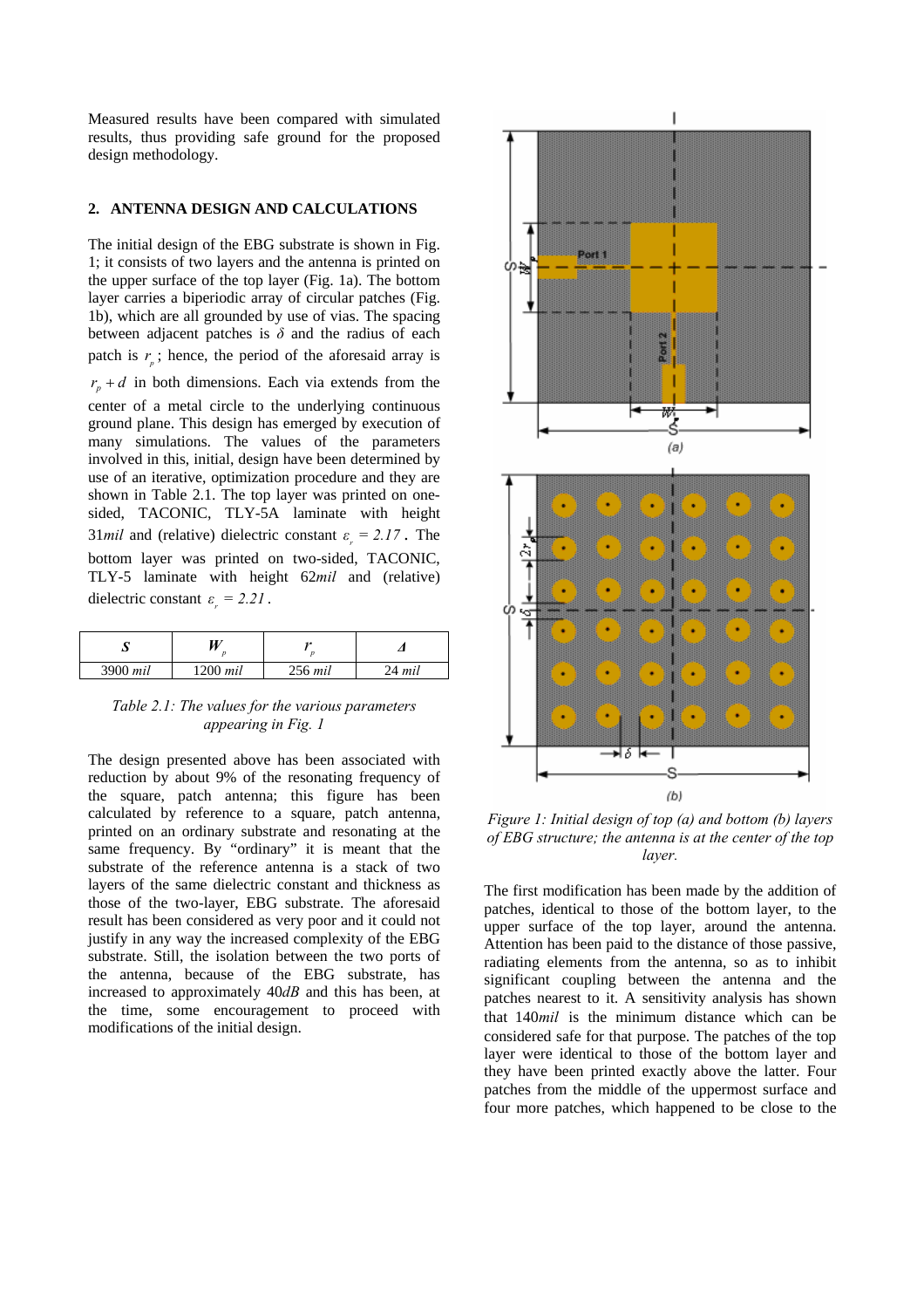50*Ohm* feedlines have been omitted to make space for the antenna and the matching circuits.

This first, modified design of the EBG structure, actually the top layer thereof, is shown in Fig. 2; simulations executed for this design have indicated that the decrease in the operating frequency could reach 15%, which is some advancement from the initial design. The matching circuits (quarter-wavelength transformers) in front of the ports have been adjusted to the new impedance displayed by the patch antenna at the feeding points. Although the width of the  $\lambda_g / 4$  line had changed, the same type of matching circuit has been used in every step of the road to the final design, so that comparisons could be made.



*Figure 2: First, modified design of the top layer of the EBG structure; the bottom layer is as shown in Fig. 1(b).* 

Once the number of patches, their shape, and the overall design had been, more or less, established, attention has been focused on the relationship between the operating frequency of the antenna and the various parameters of the first, modified design (Figs. 1b and 2). Many simulations have been executed with varying values for the spacing  $\delta$  and the radius  $r<sub>s</sub>$  of the patches (Fig. 1b) and the results are shown in Figs. 3 and 4. It may be deduced from those figures that the appropriate values of  $\delta$  and  $r_{n}$  for common resonating frequency of the square, patch antenna are  $\delta = 24$ *mil* and  $r_p = 256$ *mil*; these values are expected to provide the optimal miniaturization condition. Still, these estimates have been obtained by interpolation and they have had to be verified by use of an electromagnetic simulator. Indeed, simulations executed for the first, modified design of Fig. 2 have shown that the reduction in the resonating

frequency of the antenna is 24.3% with  $\delta = 24$ *mil* and  $r_n = 256$ *mil*.

Although the degree of miniaturization that had been achieved at that point might have been considered as acceptable, intuition has been urging for further improvement. A reason for hope has been the simple fact that the miniaturization achieved as above could have been achieved by use of a single-layer antenna, like those proposed in previous research work [12]. Therefore, the need for a two-layer structure, loaded with arrays of patches had not been justified yet.

Still, it was evident that no better results could have been expected with that parameterization of the EBG structure. More detailed, geometrical analysis and a more complex, optimization algorithm, like the classic Powell optimizer [13,14] were needed for the task.



*Figure 3: Effect of the spacing δ between adjacent patches of the EBG surface on the operating frequency of a square, patch antenna (1200mil side length)*



*Figure 4: Effect of the radius*  $r_a$  *of circular patches of the EBG surface on the operating frequency of a square, patch antenna (1200mil side length)*

The second modified design for the EBG structure is displayed in Fig. 5. The patches carried by both layers have been arranged in four groups. By application of an optimization algorithm, conditioned (a) for resonance in the neighborhood of 2.4*GHz,* (b) return loss at port 1 below -20*dB*, and (c) return loss at port 2 below -25*dB*, a possible set of values for the displayed parameters in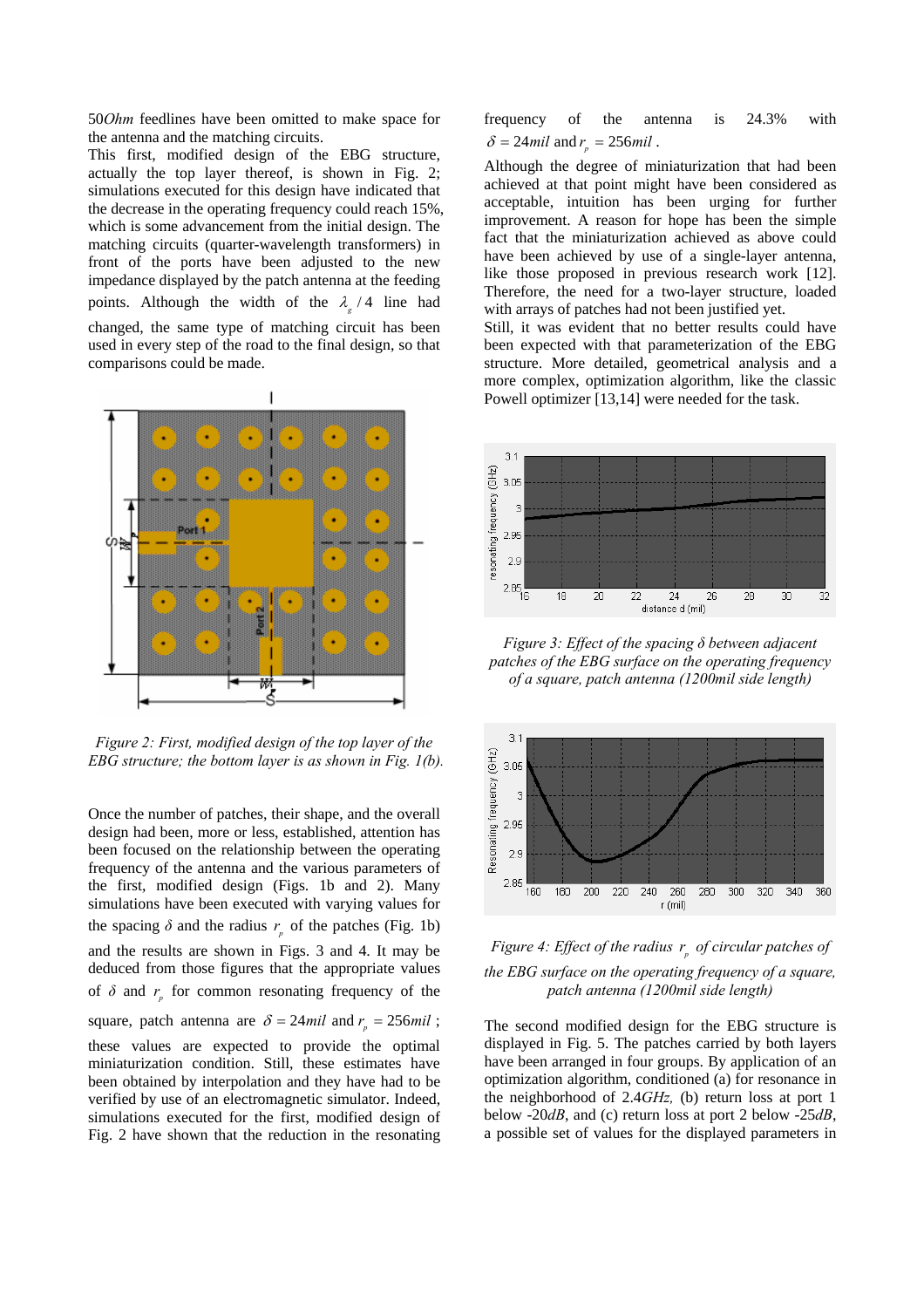Fig. 5 is extracted. Those values are shown in Table 2.2. Prior to execution of the aforesaid optimization algorithm, certain concessions had had to be made in order to simplify somewhat the problem at hand. The main reason for those concessions has been the need for a structure that would be as simple as possible to manufacture. Hence, the following assumptions were made:

- (a) All patches must have the same radius; changing the radius of the patches from layer to layer or even from one part to another in the same layer would increase the milling time of the structure with doubtful effect on the frequency reduction.
- (b) The distance between adjacent patches in each one of the four groups displayed in Fig. 5 is the same in both layers.
- (c) The dielectric constant of the laminates used and the height of the dielectric remained the same for all simulations.
- (d) The number of patches on the upper surface of the bottom layer must be 48 and the patches must be arranged in four groups of 12 patches.
- (e) Six patches must be omitted from the upper surface of the top layer to make space for the antenna and the matching circuits.

| $\delta_{1}=\delta_{2}$                   | $618$ mil |
|-------------------------------------------|-----------|
| $\boldsymbol{\delta}_{1}=\delta_{4}$      | 382 mil   |
| $\delta_{\varsigma} = \delta_{\varsigma}$ | 596 mil   |
| W                                         | 900 mil   |
| r.                                        | $16$ mil  |
|                                           | 180 mil   |
|                                           | 3700 mil  |

*Table 2.2: The values, obtained by calculations, for the various parameters that appear in Fig. 5; the square, patch antenna operates at*  $(2400 \pm 15) MHz$ 

Because the (somewhat stricter) condition applied to port 2 could not have been verified through the aforementioned arrangement of the patches, six more patches had had to be omitted, thus producing the design shown in Fig. 5(a). Simulated results for the S parameters and the radiation pattern, obtained by use of a time-domain algorithm, are displayed in Figs. 6 and 7, respectively. The antenna gain has been calculated around 5.62*dB* and the radiation efficiency exceeds *0.9*.





*Figure 5: Second, modified design of top layer (a) and modified design of the bottom layer (b)*



*Figure 6: Simulations of S-parameters of square, patch antenna (900mil side length) on EBG substrate*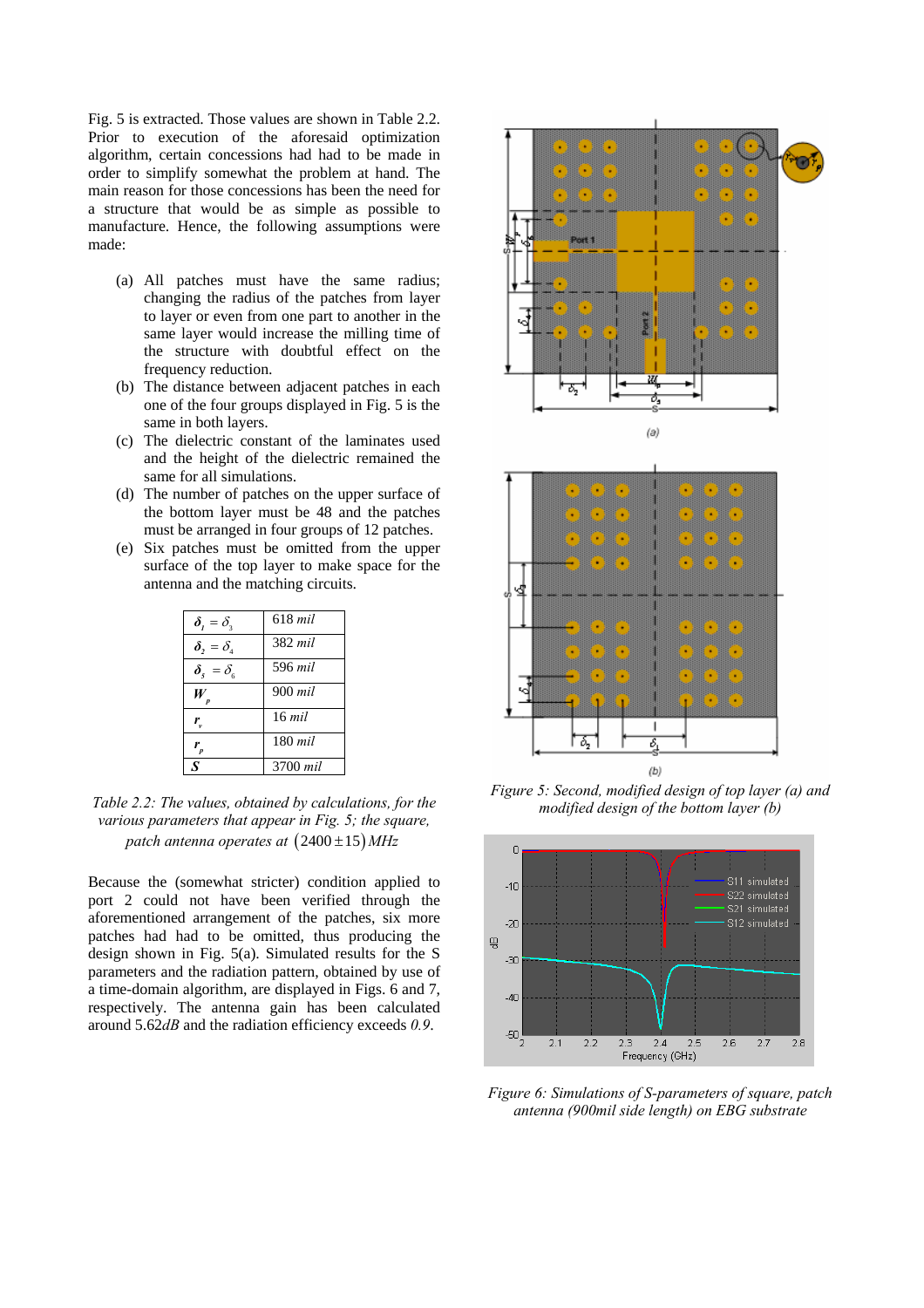Because of the slight asymmetry of the EBG structure and the difference in the matching circuits, the return loss at ports 1 and 2 is not exactly the same. Actually, it can be realized from Fig. 6 that port 2 is better matched than port 1. Furthermore, the minima of the Sparameters appear at frequencies differing by 6*MHz*. The transmission loss is practically the same for both ports.



*Figure 7: Radiation pattern of square, patch antenna (900mil side length) on EBG substrate* 

### **3. EXPERIMENTAL RESULTS**

A prototype antenna (Fig. 8) has been made and measured in our laboratory. To bond the two laminates together a TACONIC, HT-1.5, bonding material has been inserted between them before pressing. The laminates have been milled and drilled by use of a T-Tech, QuickCircuit 5000 router and they have been pressed together by use of an LPKF Multipress press. The vias have been inserted manually by use of a T-Tech via kit. The S-parameters of the antenna have been measured on an HP-8714 network analyzer.



*Figure 8: Prototype, square, patch antenna over EBG substrate* 



*Figure 9: Measurements of S-parameters of square, patch antenna (900mil side length) on EBG substrate* 

The measurements are shown in Fig. 9. On the one hand, the return loss at port 1 is in accordance with the predicted results of Fig. 6; the minimum occurs at 2.434*GHz*, whereas the corresponding minimum of Fig. 6 occurs at 2.415*GHz*. The frequency shift of 19*MHz* between simulations and measurements may be justified partly by the number of mesh cells used and partly by the electromagnetic simulator, which is not optimized for periodic, multilayered structures. On the other hand, the return loss at port 2 appears offset by 200*MHz* because of anomalies of the uppermost surface of the top layer near that port, which have been inflicted during the milling process. The average thickness of the top layer near port 2 after milling has been found to be equal to 22*mil*, instead of 29*mil* average thickness near port 1, which operates as expected. Finally, the measured transmission loss is below -30*dB*, as predicted by the simulations.

### **4. CONCLUSIONS**

A square, patch antenna on top of an EBG substrate has been designed and measured in this paper. The antenna resonates at 2.4*GHz*. The substrate provides significant miniaturization, better isolation between the ports of the antenna, and slightly increased bandwidth, all with respect to a similar antenna over an ordinary substrate.

#### **REFERENCES**

[1]. C. Balanis, *Antenna theory, analysis and design,* John Wiley and Sons, New York (1997)

[2]. Y. Rahmat-Samii and H. Mosallaei, *Electromagnetic band-gap structures: Classification, characterization and applications,* in Proc. Inst. Electrical Engineering – ICAP Symposium, 560-564, April 2001.

[3]. P. de Maagt, R. Gonzalo, Y.C. Vardaxoglou, and J.M. Baracco, *Electromagnetic bandgap antennas and components for microwave and (sub) millimeter wave*